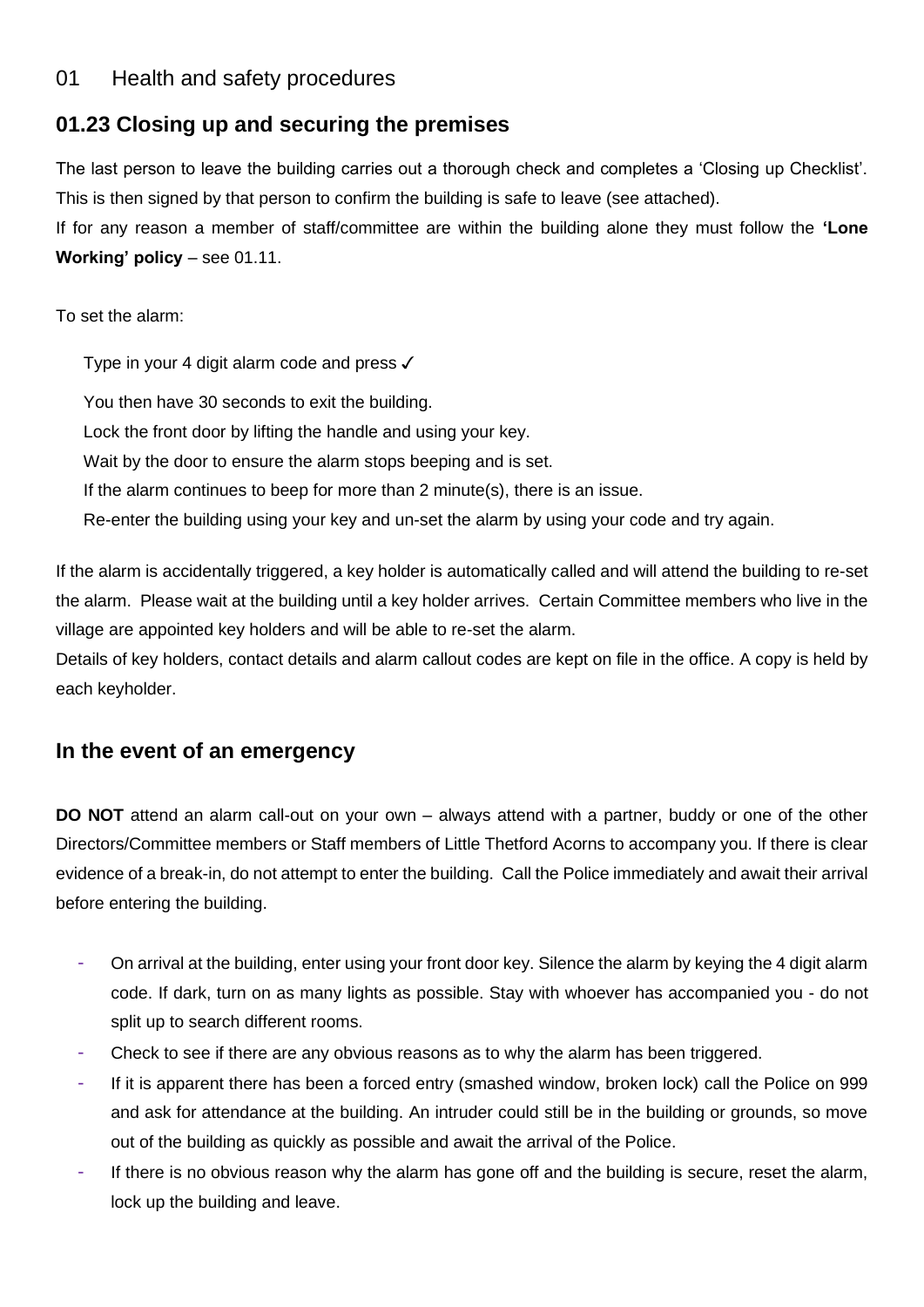If you hold a master key, this key will open all locks, including the cleaner's cupboard and plant room at the rear of the building. If you do not hold a master key, you need to obtain each individual key from the key cabinet within the office. Keyholders are all aware of the key code for the office door.

#### **GLAZING**

If a window is smashed, please contact **N&C Glass on 01353 667964**. They are available 24 hours a day. If called out at night they will secure the window by boarding it up and replacement glass will be arranged in working hours.

#### **LOCKS**

If the locks have been forced and no longer working, please contact **Clive Brown on 07917 786754.**

#### **ELECTRIC**

If there is a power cut, please call **EDF Energy on 0800 783 8838** to ascertain if the failure is due to external issues and if so, obtain an estimate of when the power should be working again.

If the power cut looks due to an internal fault, determine whether or not it is an emergency or can be dealt with during working hours. Call **S.E. Electrical on 07905 759957** . If the power is likely to be off until business hours please call the Chairperson of the Committee and the Manager.

How to shut down the electric – The mains electricity board is found in the plant room which is accessed at the rear of the building. The fuse board for the whole building is situated in the office.

#### **WATER**

In the event of a water leak, please contact **Anglia Water on 0845 714 5145**. If the leak is due to an internal issue, determine whether or not this can be dealt with in working hours. If not please call **Paul at PS Plumbing Services, on 07984 017213.** They are open 24 hours.

How to shut down the water – Within the boxing inside the cleaner's cupboard to the left hand side of the sink is the stopcock for the water (remove access panel first). This can be turned on and off to isolate the supply of water to the rest of the property.

#### **HEATING**

To isolate the heating supply, turn the two red handles situated underneath the boiler in the plant room, which is accessed at the rear of the building. To isolate just the hot water supply to the property run the fate valve clockwise which is found on the hot water cylinder.

In the event of ANY alarm call out attendance, even if there is no evidence of damage or intrusion, an incident report should be written. The date, time, who attended and what was discovered and any action taken should be recorded. This should then be submitted to the Committee Chairperson.

Details of key holders, their callout contact details and alarm code is held on file in the office. A copy is held by each keyholder.